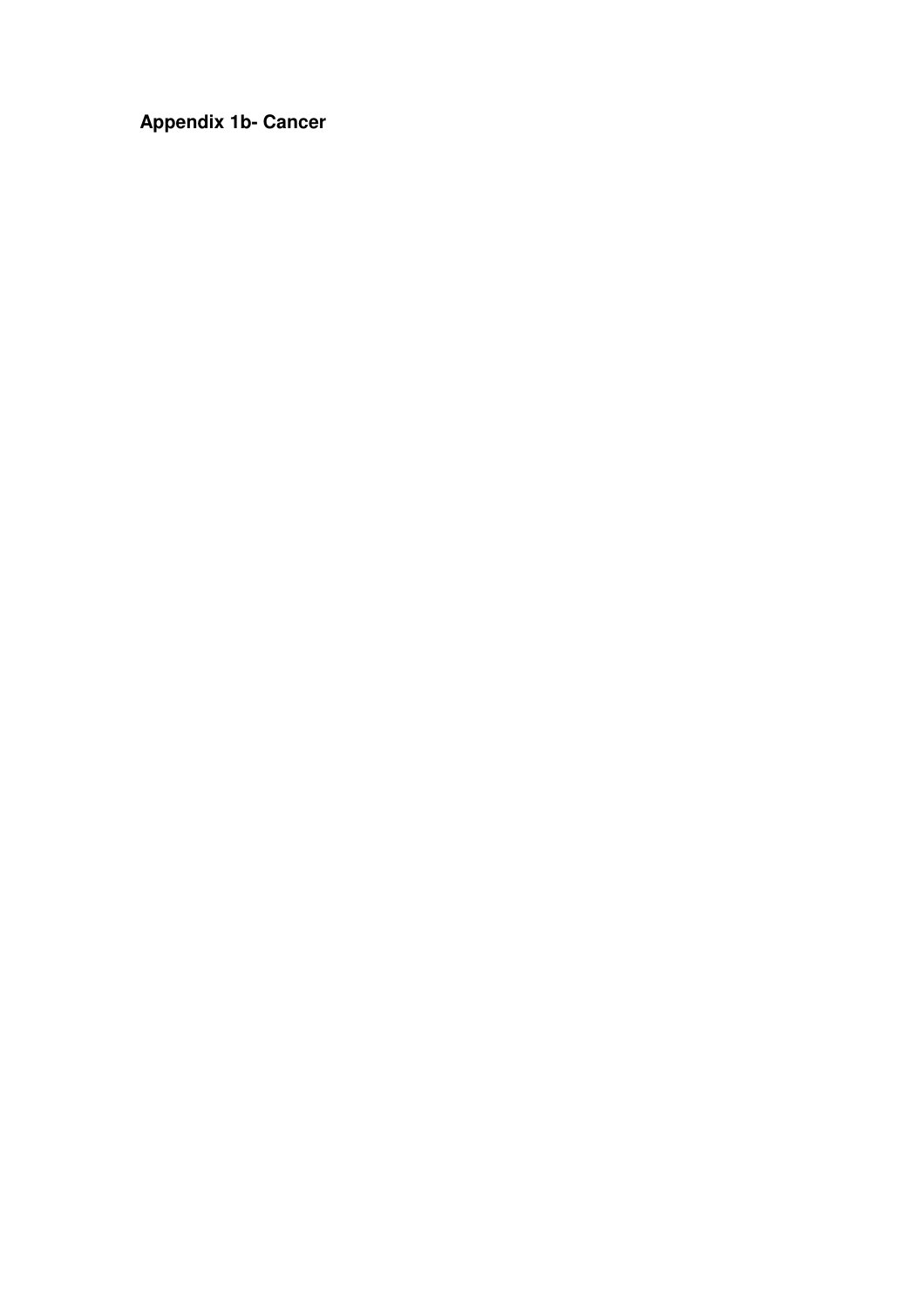# **Introduction**

In June and July 2010 the Public Health Evidence & Intelligence team undertook an analysis of premature mortality due to cancers in Halton. The team had conducted a health equity audit of cancers in 2008-9. This chapter has taken information from these reports. Additionally an assessment of local cancer screening programmes was included in the 2009-10 Public Health Annual Report.

Cancer is a disease caused by normal cells changing so that they grow in an uncontrolled way. There are over 200 different types of cancer. In Halton the four most common cancers are lung, bowel, breast and prostate. In the UK over half of cancer deaths are due to these four cancers (Department of Health 2007).

Whilst the evidence indicates that substantial reduction in deaths from cancers can be achieved by healthy lifestyles (in particular, quitting smoking, eating a healthy diet and not being overweight) interventions to bring about this change are long-term. Local assessment suggests capacity in secondary care is not a significant issue. In the short term the most likely way to improve survival times and reduce deaths from cancer is to get people who have symptoms to come forward for treatment faster. This may have a knock on effect to secondary care services which needs to be factored in. The Primary Care Trust (PCT) has been implementing an Early Presentation and Detection Programme as part of the Healthy Communities Collaborative – the 'Get Checked' project.

Cancers are the second largest single cause of death in Halton (circulatory disease is the largest single cause). Mortality rates have been decreasing over recent years. However, the PCT remains above the rates for the North West and England. The rate of improvement in Halton, especially for women, has been much lower than that of its comparator boroughs (Middlesbrough, Stockton-on-Tees and Hartlepool). The top three site-specific cancers are lung, bowel, breast (women) and prostate (men). There are various approaches to tackling cancers:

- Prevention such as measures to discourage people from starting to smoke cigarettes/tobacco or helping them to quit
- Early detection through encouraging people to identify symptoms and present to their GP as soon as possible
- Systematic screening programmes to target groups at most risk

Other relevant chapters:

- General health and mortality
- Smoking
- Alcohol
- Obesity
- Substance misuse
- Economic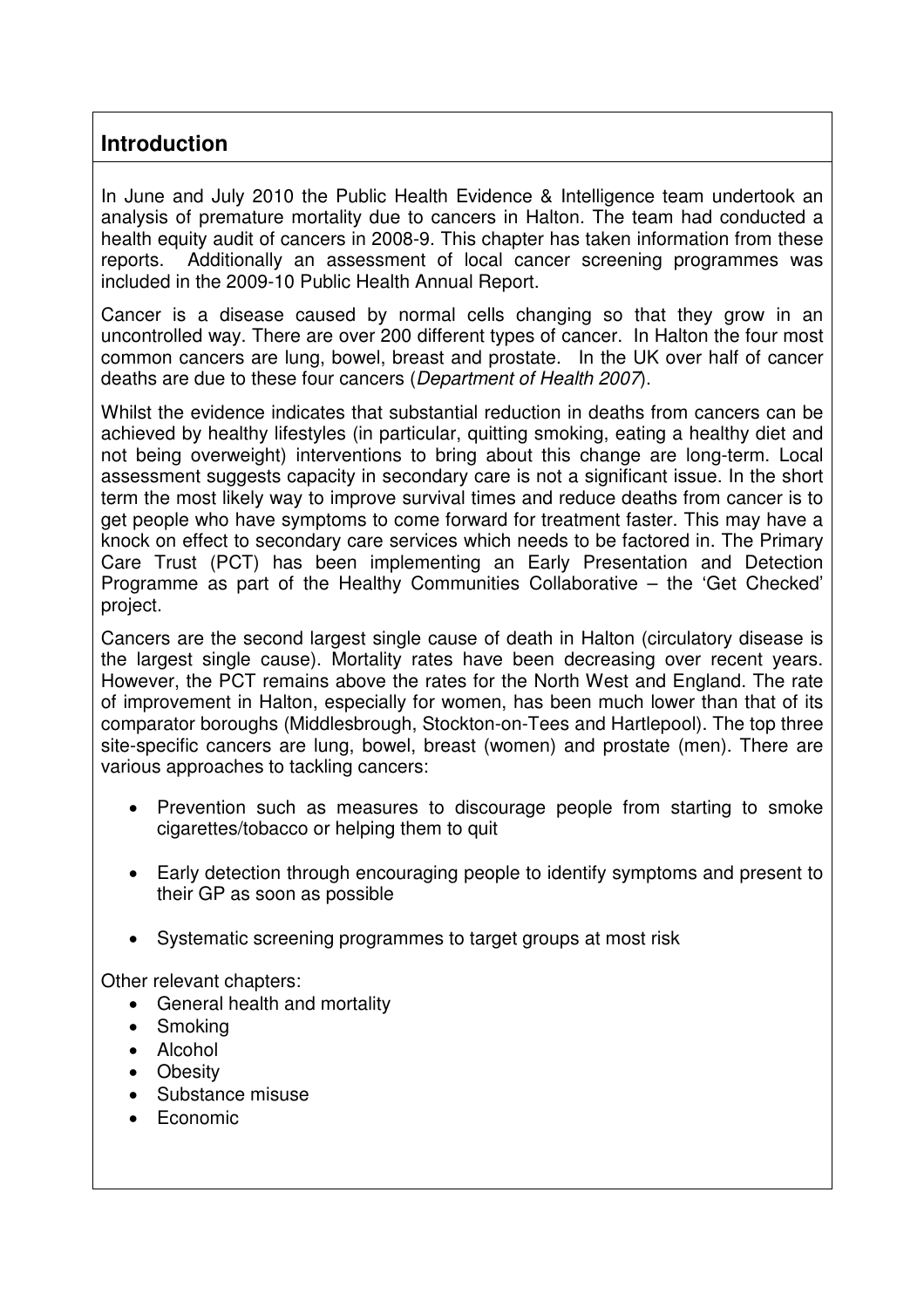# **Key issues and gaps**

Key findings of the 2010 Halton Premature Mortality from Cancers Report were:

- **Mortality**. Windmill Hill and Halton Castle wards have the highest death rates for all cancers under the age of 75. This is true for both males and females. Broadheath also has a high rate. Beechwood and Hale are statistically lower than the Halton average for female under 75 mortality. Halton's all cancers excess death rate is high compared to all comparators except Hartlepool. The individual cancers with the most number of deaths (and for which comparator data was available) were also investigated. Excess death rates are high for stomach cancer and (especially for females) for oesophageal cancer compared to statistical neighbours.
- **Life expectancy**. The contribution that cancers make to the gap in life expectancy between the PCT and England has fallen (2003-05 to 2006-08). However, it remains a substantial feature, especially for females in Halton where the relative contribution remains above that of the Spearhead PCT group (at 2006-08 27% compared to 22%).
- **New incidents of cancer**. The excess incidence (new cases) of cancers in Halton is high compared to its comparator boroughs. This is especially so for males, where only Middlesbrough experiences a higher excess rate. Halton has one of the highest excess incidence rates for lung cancer (both males and females), is slightly higher for male skin cancer incidence but does not experience excess breast cancer incidence. Perhaps the most stark comparison is with St Helens where incidence is much lower than in Halton for cancers as a whole, lung cancer (both males and females) and males for skin cancer.
- **Risk factors**. The three main risk factors for cancer are smoking, obesity and alcohol. It is possible to estimate the contribution these make to cancer deaths overall (Table 1).

|                  | <b>OBESITY</b>  |               | <b>ALCOHOL</b> |               | <b>SMOKING</b> |                 |
|------------------|-----------------|---------------|----------------|---------------|----------------|-----------------|
|                  | <b>Male</b>     | <b>Female</b> | <b>Male</b>    | <b>Female</b> | <b>Male</b>    | <b>Female</b>   |
|                  | <b>Observed</b> | Observed      | Observed       | Observed      | Observed       | <b>Observed</b> |
| <b>Halton</b>    |                 | 23            | 25             |               | 200            | 113             |
| <b>St Helens</b> | 16              | 35            | 30             | 14            | 271            | 139             |
| <b>PCT</b>       | 27              | 59            | 55             | 26            | 472            | 252             |

#### **Table 1: Mortality attributable to obesity, alcohol and smoking, 2004-8**

 Although the estimated levels of smoking have fallen to be one of the lowest of the comparator group used, it remains above the England average rate. Halton also has one of the highest alcohol-related hospital admissions rates. This is significant as, for certain cancers, the risk of developing cancer rises exponentially for individuals who both smoke and consume high levels of alcohol. This is the case with oesophageal cancer and may go some way to explaining why Halton has one of the highest rates of excess deaths from this cancer of the comparator group for both men and women. Smoking quitters data is only available for comparison at PCT level. At this level, the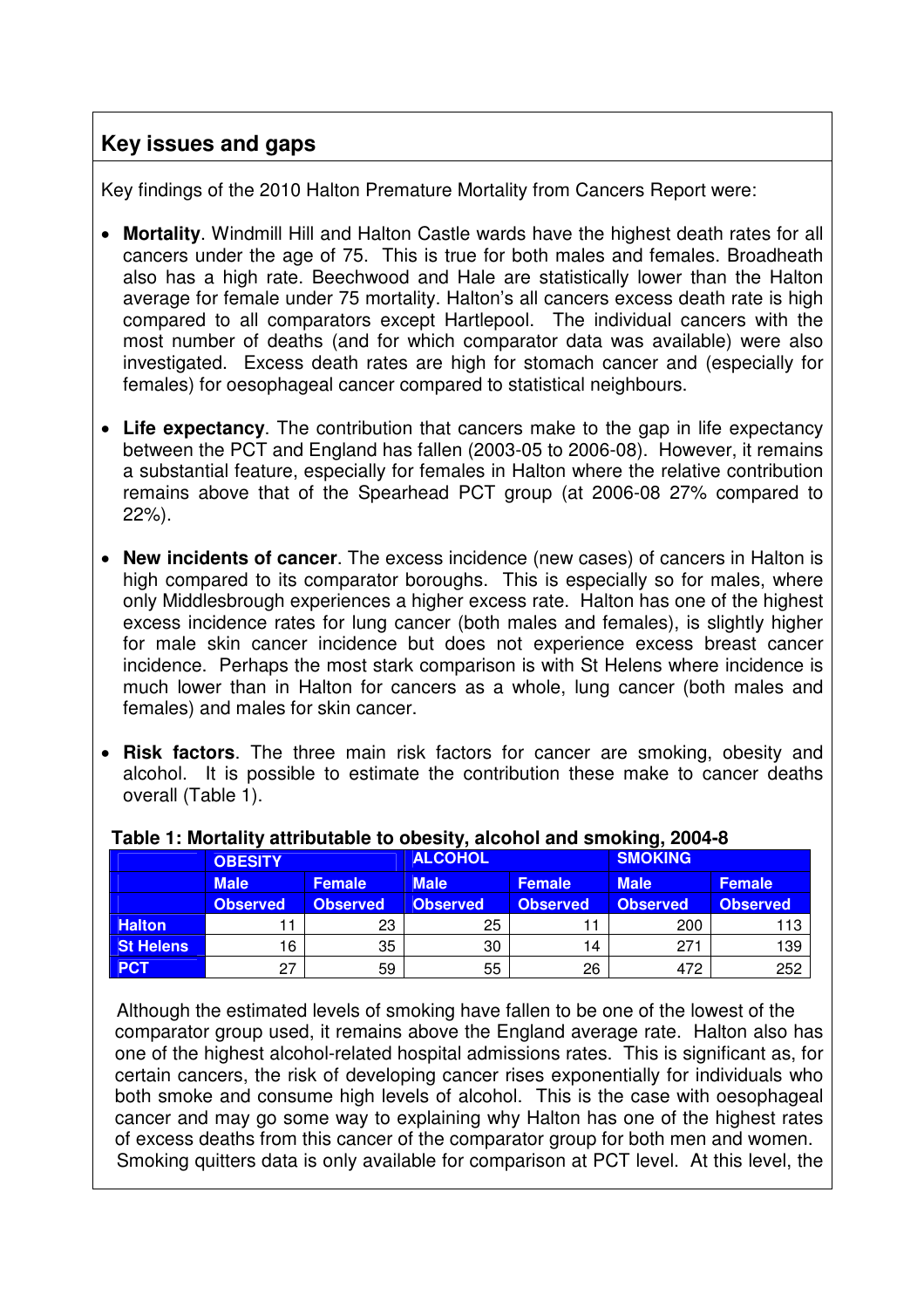PCT has greater success rates than all its comparators. It has a lower level of people setting a quit date per 100,000 population than many of its comparators but conversely, has a higher success rate per 100,000 than all comparators apart from Hartlepool.

- **Environmental factors.** It is estimated that about 2-5% of cancers are due to occupational exposure and 1-5% of cancers are due to environmental factors. This compares to 29% of cancers being due to tobacco with other lifestyle factors also being significant, as is the influence of reproductive hormones (although much less so than lifestyle behaviours).
- **Survival rates.** A new way of monitoring improvements in cancer treatment has been developed by ONS and the National Cancer Intelligence Network (NCIN). For each of the 152 primary care trusts in England and for each of the 11 years 1996– 2006, an index has been constructed of one-year relative survival for all cancers combined<sup>1</sup>. For England as a whole there has been an increase in 1-year survival. This is reflected in the local data with annual rate for Halton & St Helens PCT also rising. The PCT 1-year survival rate in 2006 was 65.2% compared to 65% for England as a whole. This was a higher rate than Halton's borough's comparator areas.

# **Recommendations for consideration by commissioners**

Continue to ensure full implementation of the Cancer Reform Strategy:

- Continue to support the Early Detection/ Healthy Communities Collaborative for Cancer in Halton to raise awareness of the signs and symptoms of cancer and promote early presentation to health services
- Implement the recommendations made in the 2009-10 Public Health Annual Report for cancer screening
- Ensure cancer prevention is part of all commissioners' approach to tackling premature deaths from cancers.
- Continue to a participate in the peer review process through the cancer network
- Continue to develop and support screening programmes
- Continue to focus on reducing the prevalence of smoking within the population,
- Reducing other risk taking behaviours including alcohol and promoting better diet and more active lifestyles
- Promotion of the human papilloma virus (HPV) vaccination to young girls
- Community focussed social marketing work to understand the barriers to cancer screening through the Get Checked programme
- Improving the expertise of cancer treatment services balancing concentration of specialist skills with improved access
- Continue to support and develop care pathways for Cancer locality teams to ensure improved access to diagnosis and treatment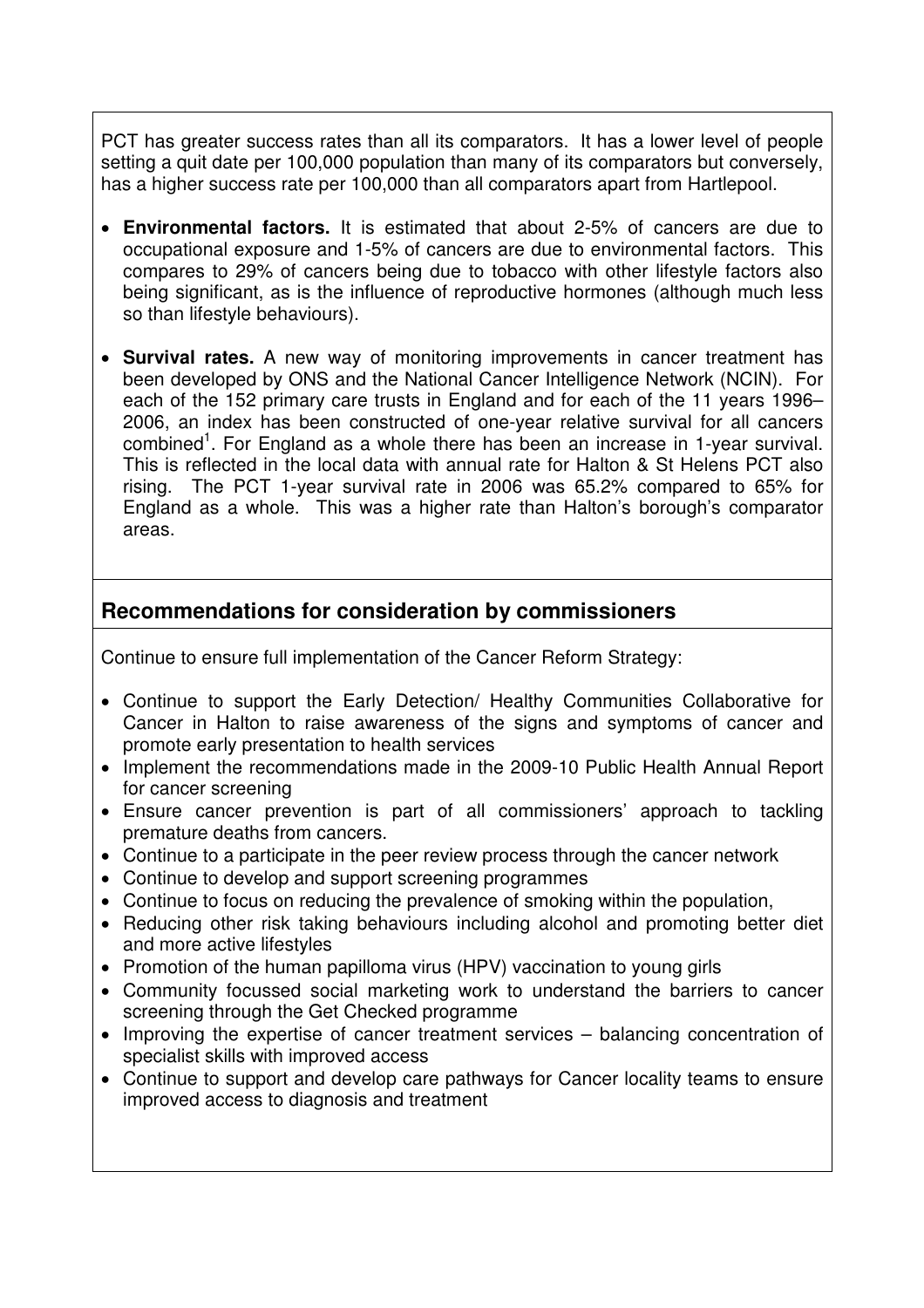# **Level of need in the population**

#### **Incidence**

In 2007 nationally there were around 180,000 new cases of cancer registered (malignant and non-malignant) for males and 196,000 for females. Cancer is predominantly a disease of the elderly. The overall crude rates of cancer registrations – 490 per 100,000 population for males and 470 per 100,000 population for females – conceal wide differences between the sexes and across the age groups, as illustrated in Figure 1.

#### **Figure 1: National incidence rates for all malignant neoplasms (excluding nonmelanoma skin cancer ICD-10 C44), by age group, 2007**

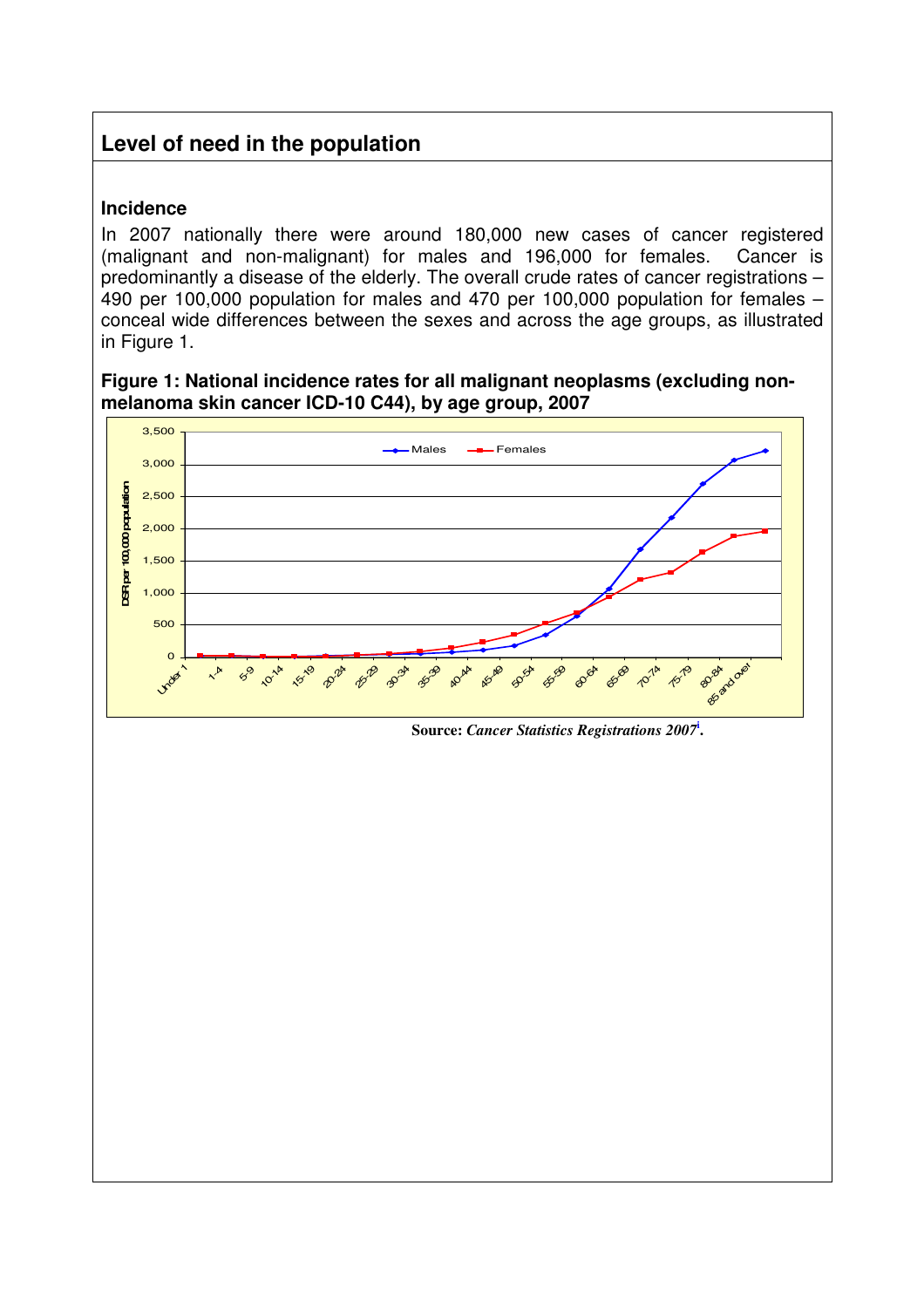Local incidence also varies by ward as Figure 2 shows. However, this variation is only statistically significantly different to the Halton average rate for Windmill Hill which has a statistically higher rate.

#### **Incidence of all cancers (C00-97 excl. C44) in Halton wards 2004-08 Source: North West Cancer Intelligence Service, 2010**  800  $- -$  - Halton average 700 600 **Rate per 100,000 (DSR)** per 100,000 (DBF) 500 400 300 **Rate** 200 100  $\Omega$ **Ditton** Ī **Norton North Hale Heath Halton Lea Norton South Halton Brook Hatton Castle Halton Castle Daresbury Grange Hough Green Beechwood Halton View Hiton** Brook **Birchfield Broadheath Riverside Windmill Hill Appleton Mersey Kingsway Farnworth** Mndmill

#### **Figure 2: Cancer Incidence by ward, (all cancers, persons, all ages) 2004-08**

#### **Screening**

(information taken from 2009-10 Halton & St Helens Public Health Annual Report and PCT cancer screening reports)

The aim of a screening programme is to detect a disease earlier than if the person had waited for symptoms to develop, reducing the harm caused by the disease or its complications and the number of deaths from that disease. The tests used will identify which people have a high risk of disease, and offer those people further testing. The further test will be a diagnostic test. Those diagnosed with the disease can then start appropriate treatment earlier than they otherwise would have done had they waited until they started to have outward symptoms of disease. This increases the likelihood of the disease being cured or successfully managed, the risk of complications may be reduced and the effect the disease has on the persons life minimised. Screening is very different from clinical medicine because the health service is targeting apparently healthy people, and offering them a test to look for a disease.

There are three nationally defined screening programmes for cancer: breast, cervical and bowel.

#### **Breast Cancer Screening Programme**

- Breast screening detects small, early cancers because they look different from normal breast tissue on a type of x-ray examination, known as a mammogram.
- The breast screening offer is made to women between the ages of 50-70 every three-years. After this age women can self-refer but they are not part of the automatic call-recall system. Figure 3 illustrates breast cancer screening uptake in Halton.
- Out of 1000 women who are screened for breast cancer, about 75 will be called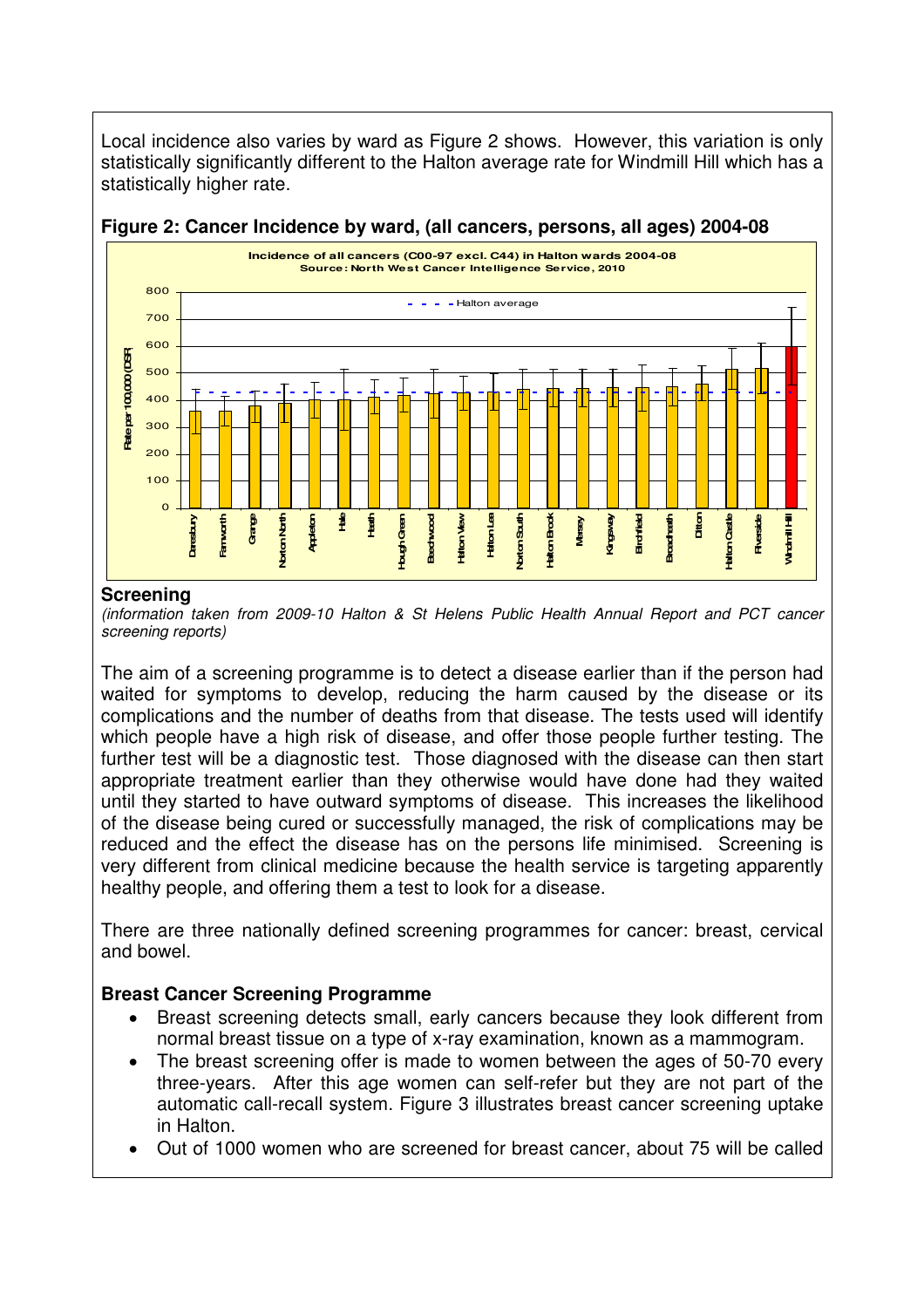back for further tests. These tests may include a biopsy.

• Out of 75 women called back, 67 will be told everything is normal, and eight will have an early, treatable cancer diagnosed.

#### **Figure 3: Breast cancer screening uptake, round 5-7, women registered with Halton GP practices**



## **Cervical Cancer Screening Programme**

- Cervical screening detects abnormal cells, before any cancer develops. The abnormal cells are found by looking at a small sample of cells with a microscope. The cells are collected using a simple technique by a doctor or nurse. Women with abnormal cells can be seen and treated at colposcopy<sup>2</sup> clinics. The treatment prevents cancer before it develops.
- The cervical cancer screening offer is made to women between the ages of 25 to 49 every three years and to women aged 50 to 64 every five years. Figure 4 illustrates cervical cancer screening uptake.
- 2 out of 100 women whose smear test is difficult to interpret at the laboratory will be asked to have a repeat smear test.
- 1 or 2 out of 100 women will be asked to have their next smear test early
- 5 out of 100 women will be referred to a colposcopy clinic for expert assessment and treatment.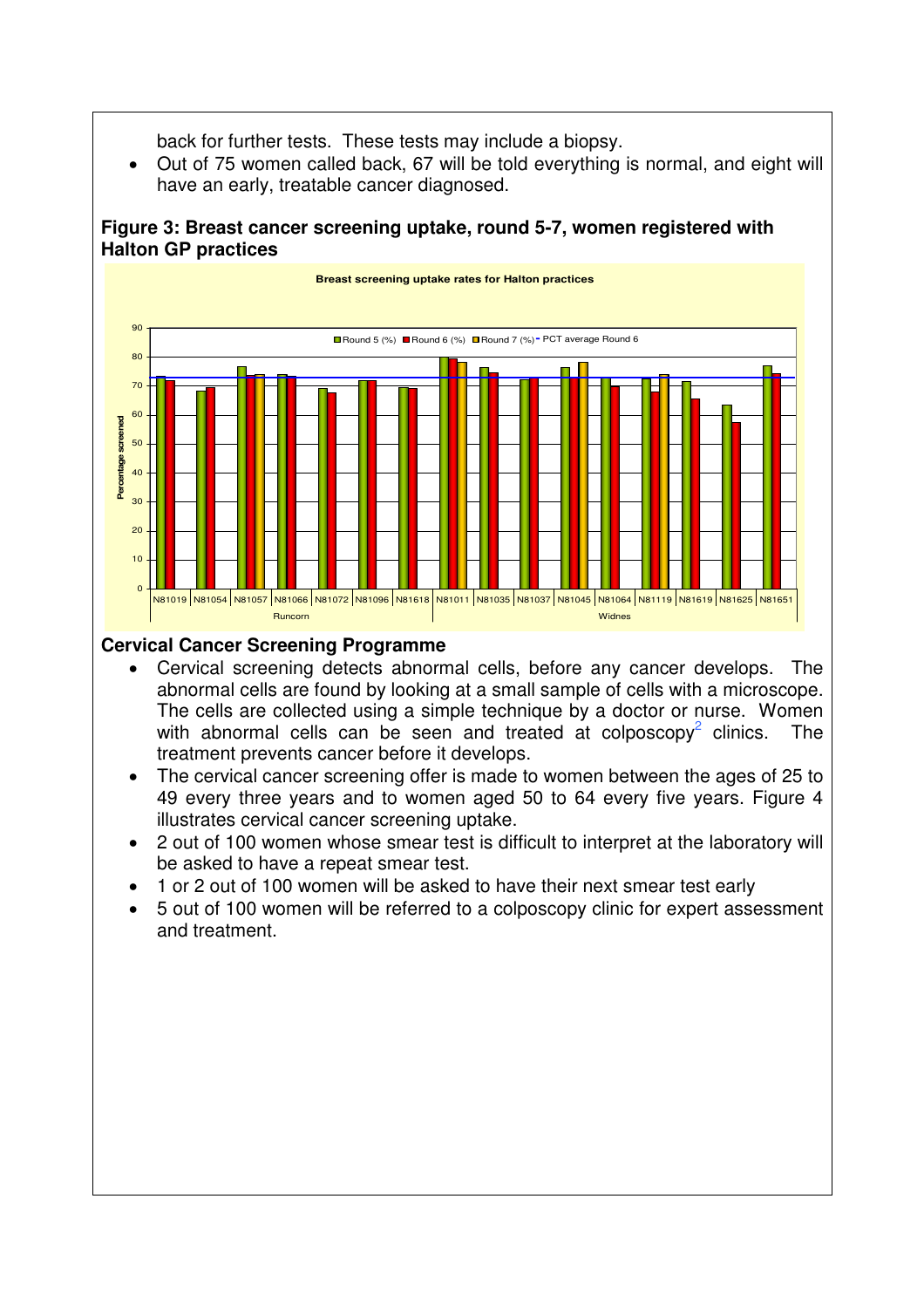

## **Bowel Cancer Screening Programme**

- Bowel screening detects polyps which are cancers, or could develop into cancers**.** Samples of faeces have to be collected at home with a simple kit, and are posted to a laboratory. The laboratory tests for blood in the faeces. People with a positive test are asked to have a specialist examination of their bowel with a colonoscope<sup>3</sup>. The examination is done under anaesthetic. The colonoscope will find polyps, which may be cancers or "pre cancers". Over half of the cancers found are at an early, easily treatable, stage. Polyps can be removed before they develop into cancer.
- The bowel cancer screening offer is made to men and women aged 60 to 69 every two years. Figure 5 illustrates screening uptake.
- Out of 100 people who complete a bowel screening kit in their home, about 2 will have a positive test for blood. These people will be invited to a screening centre to discuss the test with a specially trained nurse.
- Out of 20 people seen at the screening centre, 16 will need a colonoscopy examination.
- Out of 16 people having a colonoscopy, eight will be told everything is normal, 6 will have polyps that can be treated before any cancer develops, and 2 will be told they have a cancer that needs treatment.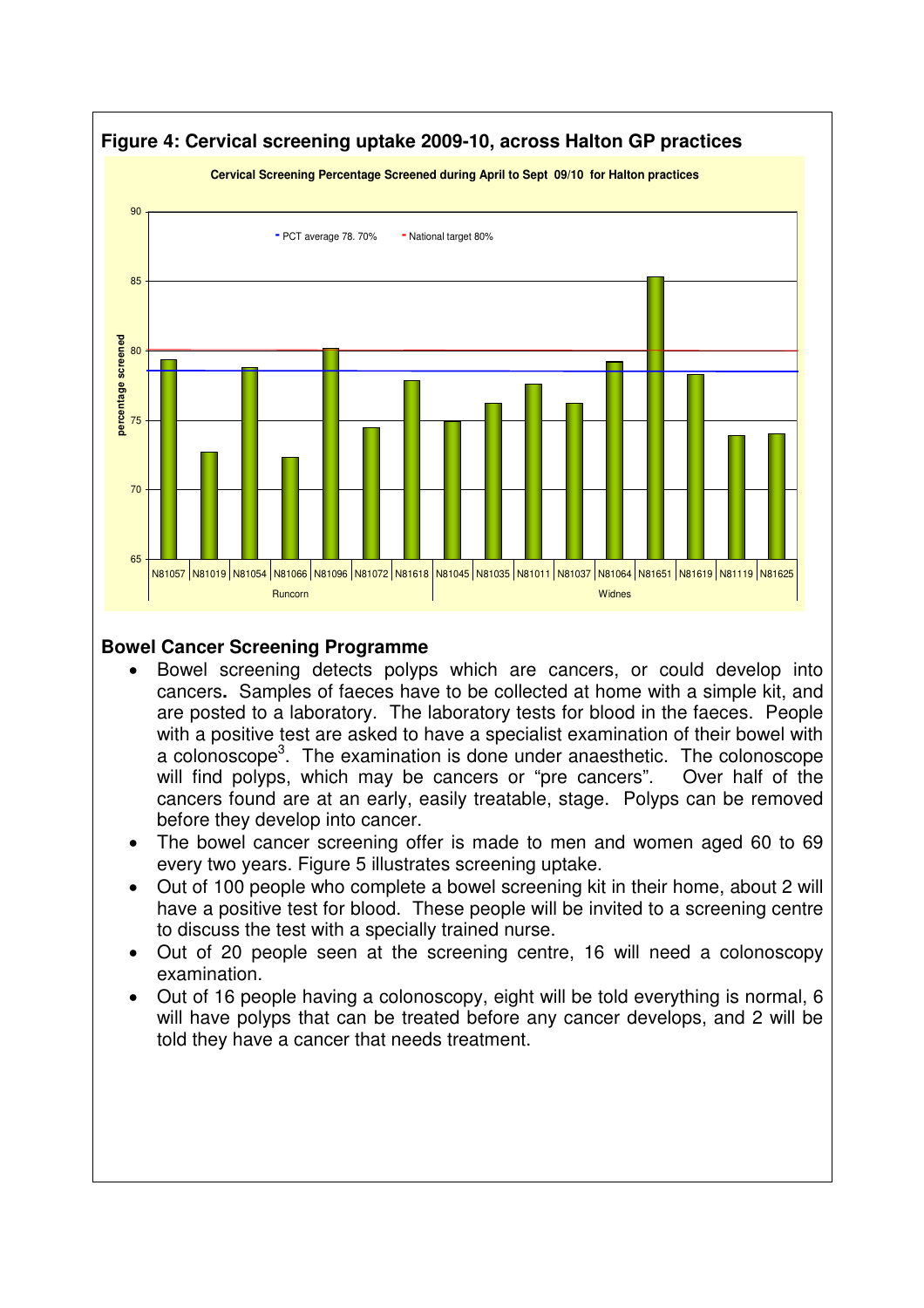

#### **Hospital admissions**

There is significant variation at ward level for hospital admissions due to cancers as can be seen in Figure 6. This may be due to differences in age and gender structure of each ward. As Figure 7 shows cancer hospital admission rates increase with age, being rare in persons under the age of 50. Also, some but not all cancers are associated with deprivation. Thus the level of both incidence, admissions and mortality will be a reflection of these complex inter-relationships.



#### **Figure 6: Admissions to hospital due to cancers, by ward, 2009-10**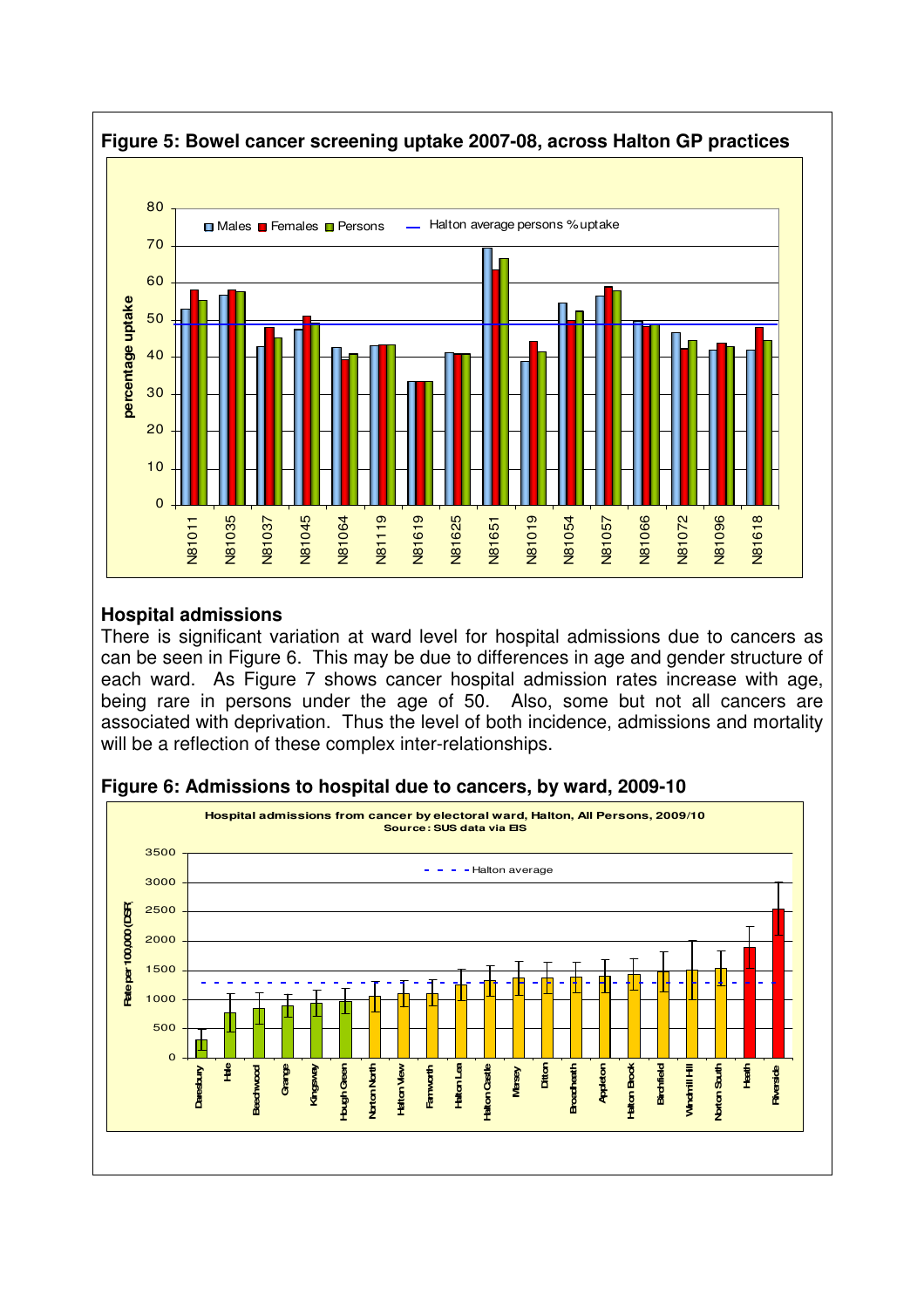

#### **Mortality**

Overall there has been a reduction in deaths under the age of 75 (often referred to as premature deaths) from cancers. This pattern can be seen in Figures 8 (males) and Figure 9 (females). For the mortality rate in males, the local authority started at a lower rate in 1993 than two of its comparator boroughs, Middlesbrough and Hartlepool, and has maintained this position. For females the local authority was lower than all comparator boroughs in 1993 but improvements have been made to a greater extent in Hartlepool and Stockton-on-Tees. Only the rate in Middlesbrough remains higher than Halton by 2006-08. However, what this also demonstrates is that not only is the reduction less for women than for men, but that compared to England and Halton's statistical neighbours, the reductions for both sexes have been much less marked than for its comparators.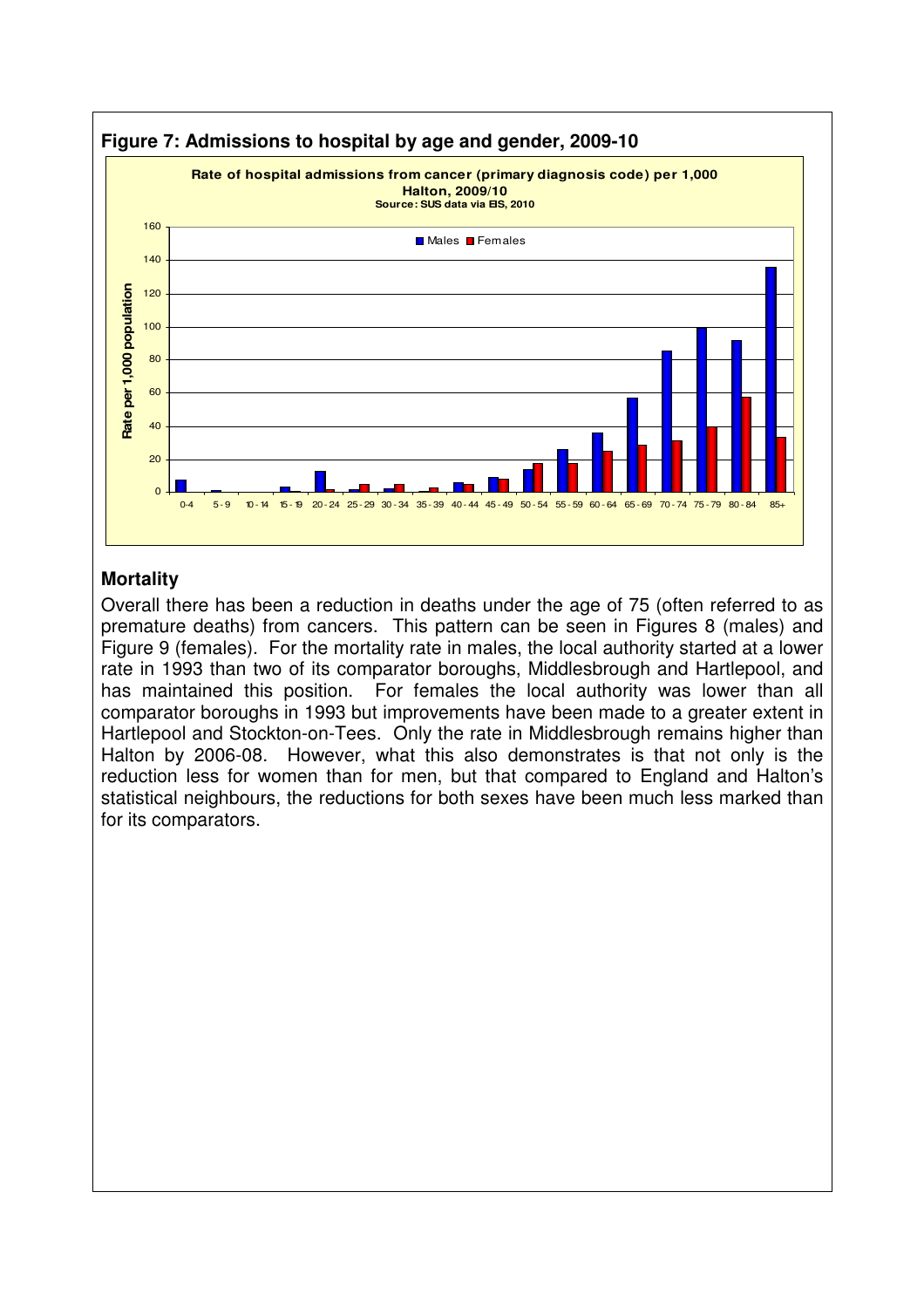

#### **Figure 8: Cancer mortality trends for males, deaths under 75 years, 3-year rolling averages 1993-95 to 2006-08**

**Figure 9: Cancer mortality trends for females, deaths under 75 years, 3-year rolling averages 1993-95 to 2006-08** 



Windmill Hill and Halton Castle have the highest death rates from all cancers under 75 for both males and females. Using the PCT and Office of National Statistics (ONS) group averages this is a statistically significantly higher level for Halton Castle for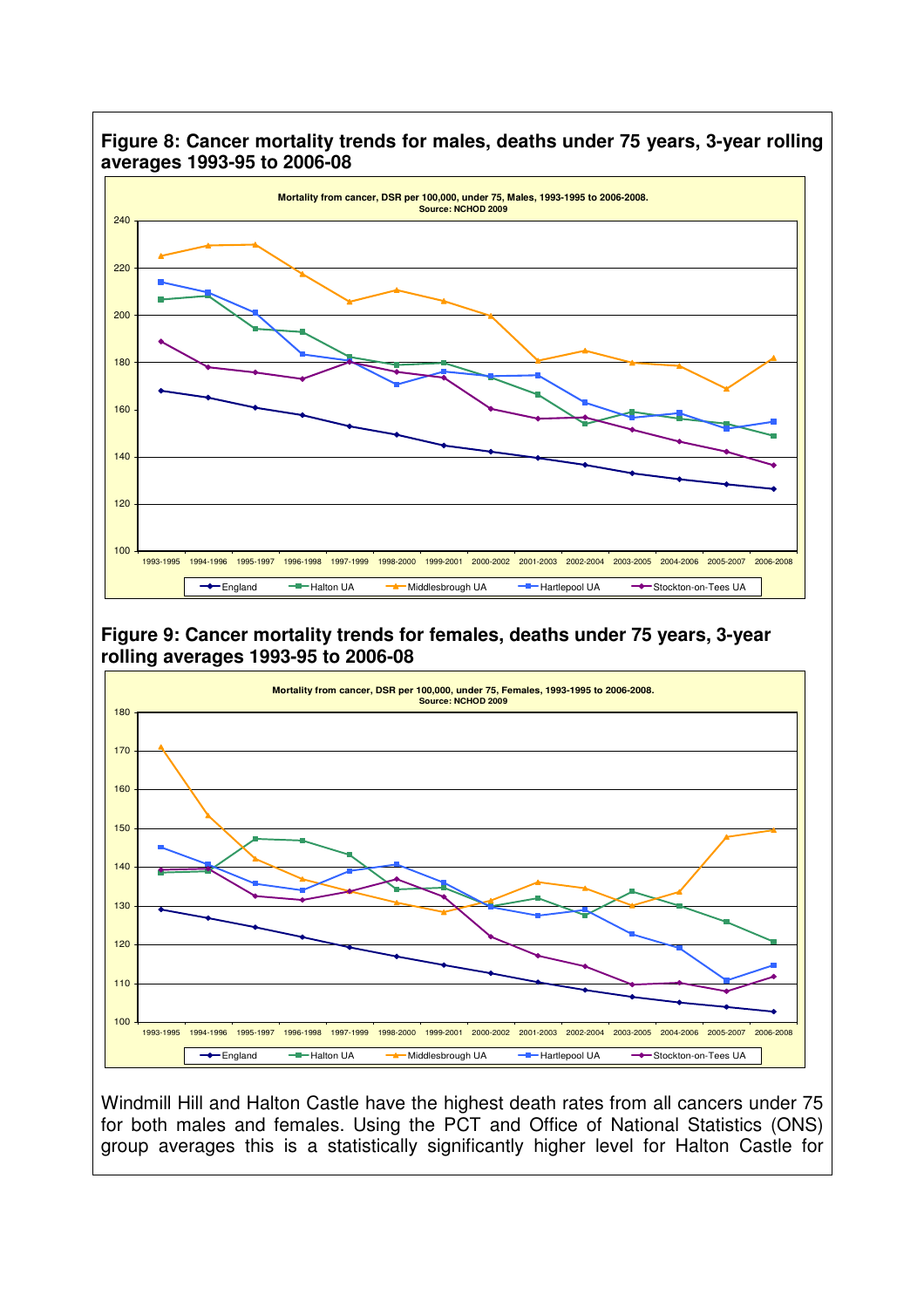females. Windmill Hill also experiences statistically significantly higher rates of cancers in males compared to the PCT and ONS averages.

### **Excess deaths**

Excess deaths refer to the number of deaths above that which would be expected if the area death rate were the same of the England rate. This has therefore been calculated to applying the England age-specific rates to the borough populations for each age group then comparing this figure to the observed number of deaths in the gender/age band. In order to compare the borough against its comparators these numbers were then converted into directly standardised rates.



#### **Figure 10: excess mortality, all cancers, under 75, 2004-08**

As with incidence Halton experiences relatively high excess cancer mortality overall. This is particularly marked for stomach and oesophageal cancers, two cancers associated with high levels of alcohol consumption (although other factors also contribute to these cancers). However, the excess death rates are lower than Halton's comparators for lung cancer. It is worth noting that Halton experiences higher rates in all but colorectal cancer compared to St Helens, its nearest neighbour and the other borough covered by the PCT.

An analysis of the impact of three major lifestyle factors on cancer mortality revealed that Halton had a higher burden of deaths caused by smoking, alcohol misuse and obesity than St Helens of England. This was most marked for tobacco. Details of this analysis can be found in the full report.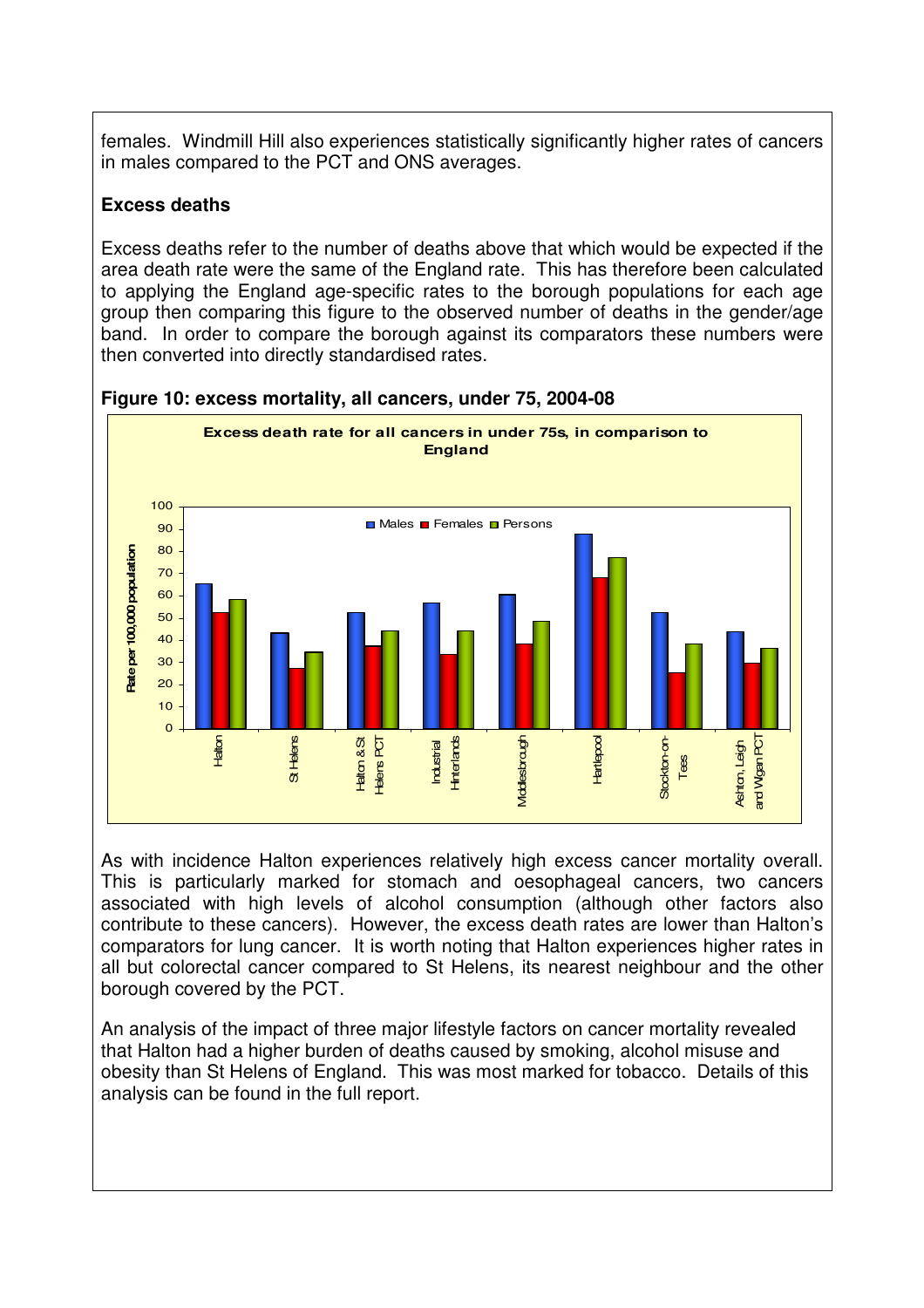# **Current services in relation to need**

See also section on levels of need regarding cancer screening programmes and uptake.

**Prevention and awareness measures.** The PCT "Get Checked" campaign, which includes: community development work with volunteers in defined neighbourhoods, marketing and advertising campaign with evidence based early detection messages across a wider footprint. "Health Checks" - Health checks for all adults in Halton and St Helens via NHS venues, mobile cancer awareness events using the cancer network cancer vehicle "iVan"

**Screening.** Three cancer screening programmes serve adults in Halton:

- Breast Screening will be extended to all women between 47 and 73 over the next 5 or more years. The current programme, serving women 50-69 years old, was offered to over 8,000 women last year and identified about 60 early breast cancers.
- Bowel Screening is taken up by about half of all men and women between 60 and 69 years old. About 1 in 50 people are called up for follow up, and 10 new cancers were found last year.
- Cervical Screening identifies early, pre cancer when it can be treated easily. All women will get their results within 14 days from December 2010.

**Treatment.** Survival with cancer is improving each year, and survival rates with cancer are high in Halton and St Helens PCT for many cancers, although for some, there is a social gradient to survival. Local cancer clinicians work with networks across Merseyside and Cheshire to make sure our patients get the most up to date treatment.

**Peer review.** Halton and St Helens PCT under takes a peer review in relation to specific cancers each year, where actions are needed the PCT will support the locality teams and specialist Multi Disciplinary Team

**Cancer support groups**. Halton and St Helens PCT commissions numerous voluntary sector groups to support patients with current cancer diagnosis or patients who are in remission

**Strategic direction.** Halton and St Helens PCT chairs the Eastern Sector locality group whose main function is to drive commissioning decisions and implement peer review recommendations. Members include Warrington and Knowsley PCT, community and Secondary care partners

**Cheshire & Merseyside Cancer Network: Cancer dashboard.** The cancer dashboard will be outcome driven, with agreed milestones for each PCT. The network will assist them in supporting the gathering of evidence for the individual measures, including measures by practice. It is envisaged that action plans will be developed and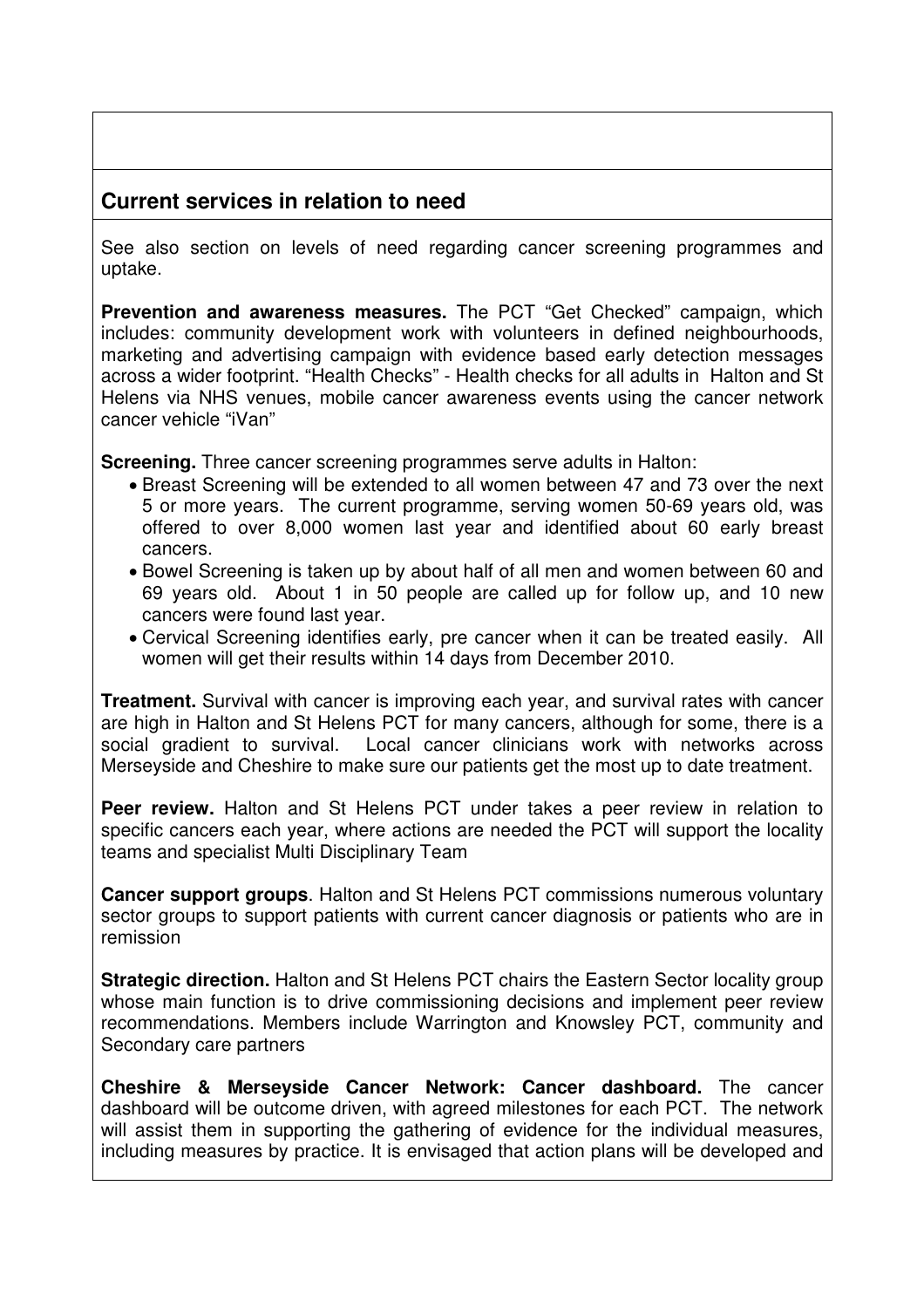adopted by PCT boards as appropriate and recommendations will be made to commissioners. A key element of the cancer dashboard will be the development of a database that PCTs and practices can access to review performance and to create reports.

The cancer dashboard will:

- Collate primary care equity audits for urgent referrals in the PCT by practice- this will include, review of referring patterns linked to deprivation, number of referrals, cancer vield. This is different than the primary care audits. cancer yield. This is different than the primary care audits.
- Capture data within templates for survival, mortality, incidence, screening and staging data and will identify key trends and variations.
- Provide PCT reporting in a template that will demonstrate compliance with national and local baseline assessments identified within the Cancer Reform Strategy.
- Provide information about screening performance at GP practice and PCT level, templates for GP practices will be made available.
- Capture action plans to enable Commissioners to make decisions on services.
- Test other performance measures around commissioning such as length of stay analysis and other commissioning priorities.

# **Evidence of what works**

Department of Health (2007) Cancer Reform Strategy

National Institute for Clinical Excellence (NICE)

Diagnosis and Treatment of Lung Cancer (CG24, February 2005)

Referral Guidelines for Suspected Cancer (CG27 June 2005)

Prostate Cancer Diagnosis and Treatment (CG58 February 2008)

Early and locally Advanced Breast Cancer Diagnosis and Treatment (CG80 February 2009)

Guidance on Cancer Services: Improving Outcomes in Colorectal Cancers Manual Update (2004)

National Screening Committee

(See also tobacco, obesity, alcohol for evidence of interventions to support the major lifestyle risk factors associated with cancer)